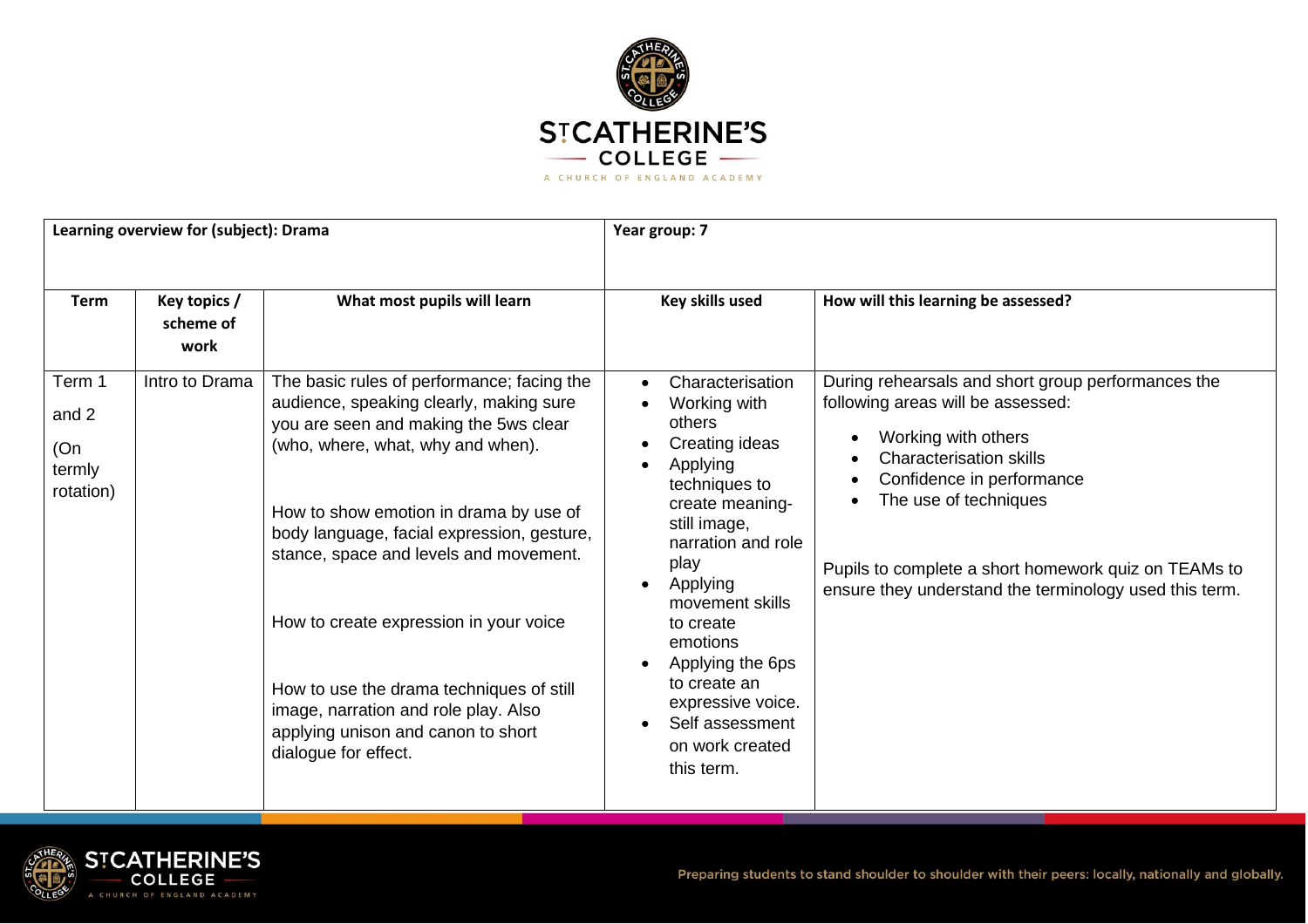

|                                               |                                                       | How to use SIR to evaluate their own and<br>others work.                                                   | Exaggerated<br>$\bullet$<br>pantomime<br>characterisation<br>Working with<br>$\bullet$<br>others<br>Creating and<br>building on ideas                                                       | During rehearsals and a short performance of a group<br>performance of pantomime scene(s) the following areas<br>will be assessed:<br>Working with others<br>Pantomime characterisation skills<br>Learning and performing scripts<br>Confidence in performance<br>Use of pantomime conventions/techniques |
|-----------------------------------------------|-------------------------------------------------------|------------------------------------------------------------------------------------------------------------|---------------------------------------------------------------------------------------------------------------------------------------------------------------------------------------------|-----------------------------------------------------------------------------------------------------------------------------------------------------------------------------------------------------------------------------------------------------------------------------------------------------------|
| Term 3<br>and 4<br>(On<br>termly<br>rotation) | Devising<br>Responding to<br>a stimulus-<br>Lulu poem | How to use a stimulus to develop practical<br>ideas.<br>To understand, decide upon and explore<br>the 5ws. | Characterisation<br>Working with<br>$\bullet$<br>others<br>Creating ideas<br>Applying<br>$\bullet$<br>techniques to<br>create meaning-<br>still image,<br>narration, role<br>play and mime. | During rehearsals and short group performances the<br>following areas will be assessed:<br>Working with others<br><b>Characterisation skills</b><br>Confidence in performance<br>The use of techniques                                                                                                    |

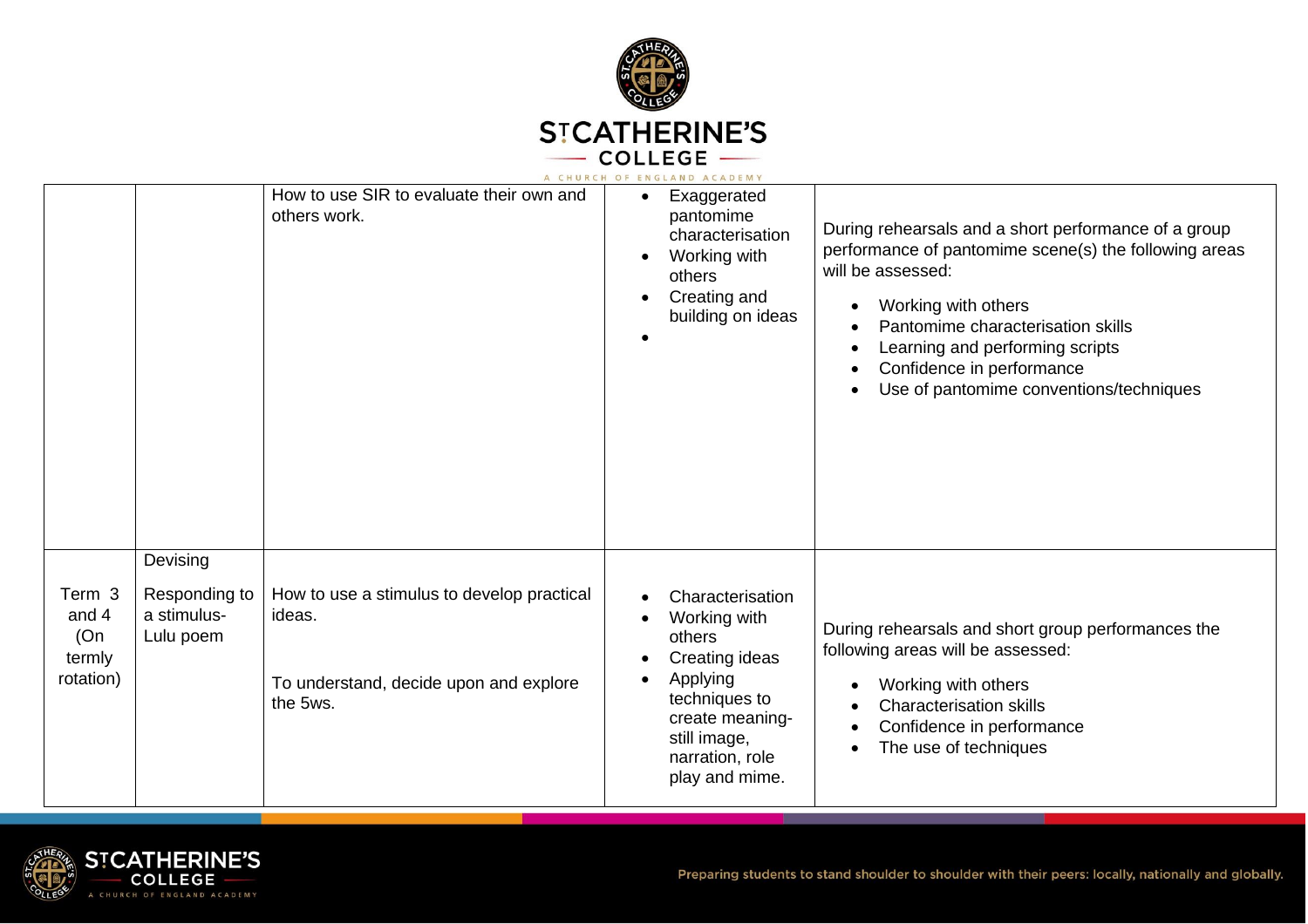

|                           |                                                                                                                                                                                     | A CHURCH OF ENGLAND ACADEMY                                                                                                                                                                                                |                                                                                                                              |
|---------------------------|-------------------------------------------------------------------------------------------------------------------------------------------------------------------------------------|----------------------------------------------------------------------------------------------------------------------------------------------------------------------------------------------------------------------------|------------------------------------------------------------------------------------------------------------------------------|
|                           | To develop their use of still image and<br>thought tracking.<br>To understand how to build an effective<br>argument.<br>How to create atmosphere and mood with<br>the use of music. | Applying<br>$\bullet$<br>movement skills<br>to create<br>emotions<br>Applying the 6ps<br>to create an<br>expressive voice.<br>Self assessment<br>on work created<br>this term.<br>Literacy-writing in<br>$\bullet$<br>role | Pupils to complete a self-assessment on TEAMS on<br>working with others, confidence in performance and use of<br>techniques. |
|                           | To understand what mime is and how to<br>use it effectively.<br>How to structure a scene.<br>To use SIR when evaluating their own and<br>others devised work.                       | Creating ideas<br>Applying<br>techniques to<br>create meaning-<br>physical theatre<br>and soundscape<br>Applying<br>$\bullet$<br>movement<br>techniques to<br>create meaning.                                              |                                                                                                                              |
| Exploring and<br>applying | To understand what physical theatre is.                                                                                                                                             |                                                                                                                                                                                                                            |                                                                                                                              |

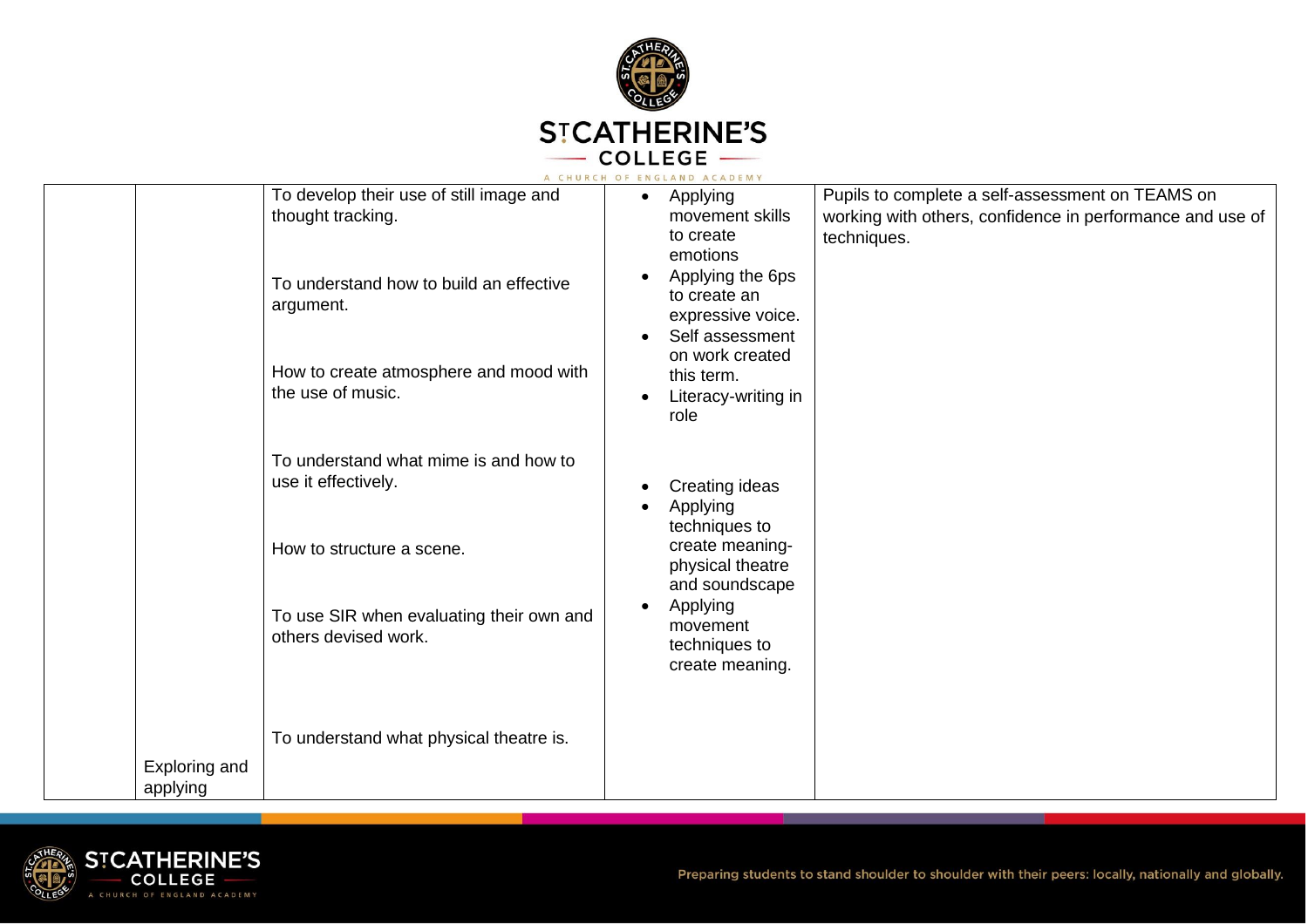

| physical<br>theatre                                                  | To apply physical theatre in a creative<br>way.<br>To create atmosphere and mood via<br>sound-scapes.                                                                                                                                                                                                                                                                     |                                                                                                                                                                                                                                                                                          |                                                                                                                                                                                                                                                                                                                                                                                                   |
|----------------------------------------------------------------------|---------------------------------------------------------------------------------------------------------------------------------------------------------------------------------------------------------------------------------------------------------------------------------------------------------------------------------------------------------------------------|------------------------------------------------------------------------------------------------------------------------------------------------------------------------------------------------------------------------------------------------------------------------------------------|---------------------------------------------------------------------------------------------------------------------------------------------------------------------------------------------------------------------------------------------------------------------------------------------------------------------------------------------------------------------------------------------------|
| Performing<br>Term 5<br>and 6<br>texts<br>(On<br>termly<br>rotation) | To explore and perform two contrasting<br>texts.<br>How to carry out research to understand<br>the genre, conventions, themes and<br>context of Matilda the musical and<br>Cinderella the pantomime.<br>To understand and explore the acting style<br>required.<br>The importance of considering the 5ws<br>when working with a script.<br>How to block a scripted scene. | How to<br>research<br>$\bullet$<br>and<br>present<br>findings<br>using<br><b>ICT</b><br>Characterisation<br>with<br>Working<br>others<br>and<br>Learning<br>delivering lines<br>Combining acting,<br>$\bullet$<br>dance and singing<br>Applying<br>$\bullet$<br>pantomime<br>conventions | During a group performance of a musical theatre extract<br>and Cinderella the following areas will be assessed:<br>Working with others<br>Characterisation<br>Learning and performing scripts<br>Confidence in performance<br>Combining acting, dance and singing<br>Pupils to complete a self-assessment on TEAMS on<br>working with others, confidence in performance and use of<br>techniques. |

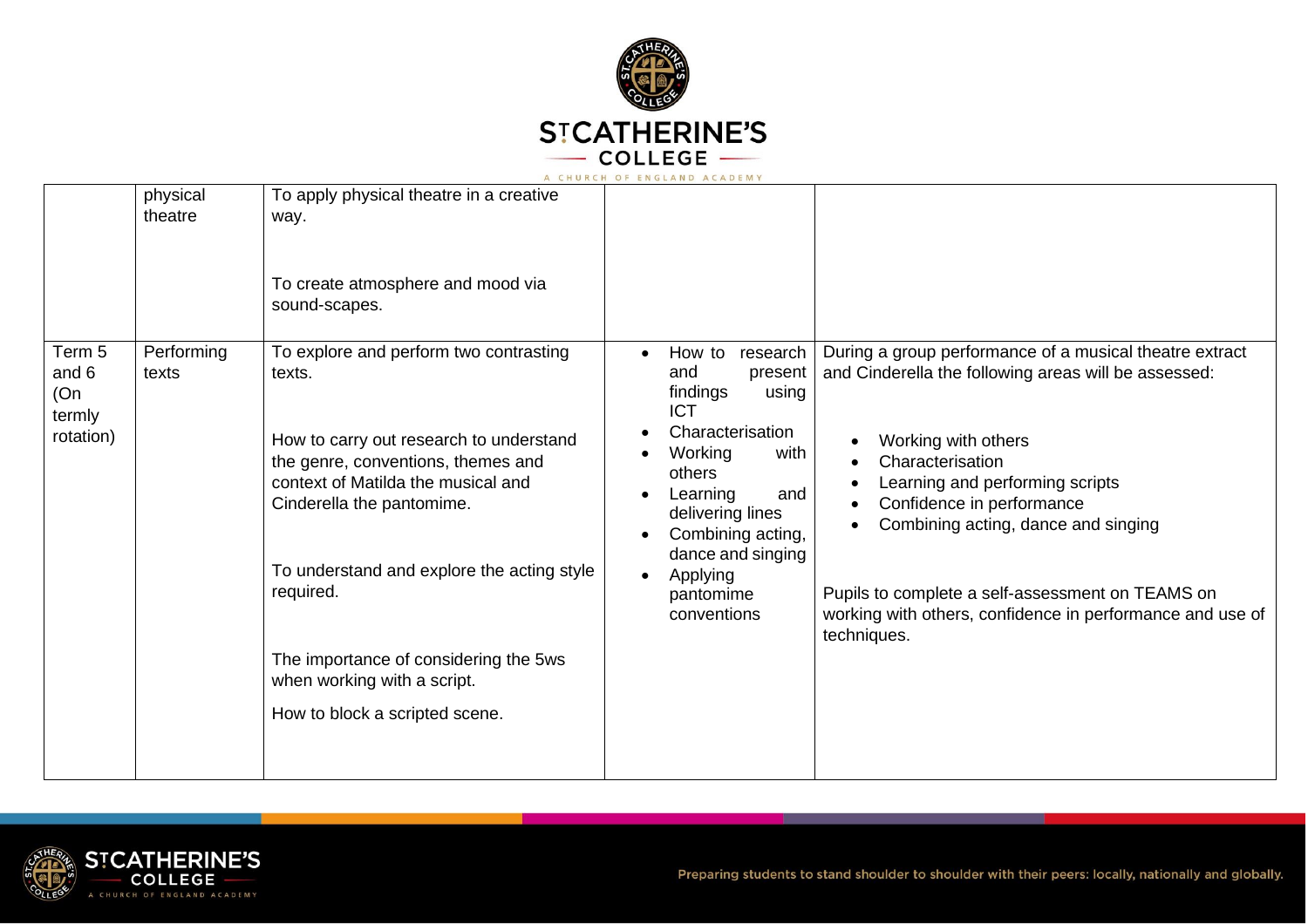

|                                                                                                                                                              | A CHURCH OF ENGLAND ACADEMY |  |
|--------------------------------------------------------------------------------------------------------------------------------------------------------------|-----------------------------|--|
| How to create meaning in a scripted<br>performance by exploring and applying<br>gesture, facial expression, body language,<br>use of space and use of voice. |                             |  |
| The importance of learning lines for a<br>scripted performance.                                                                                              |                             |  |
| How to use SIR when evaluating their own<br>and others scripted work.                                                                                        |                             |  |
| How to develop characterisation by vocal<br>and movement skills as well as<br>spontaneous improvisation.                                                     |                             |  |
| To apply SIR when evaluating scripted<br>work.                                                                                                               |                             |  |

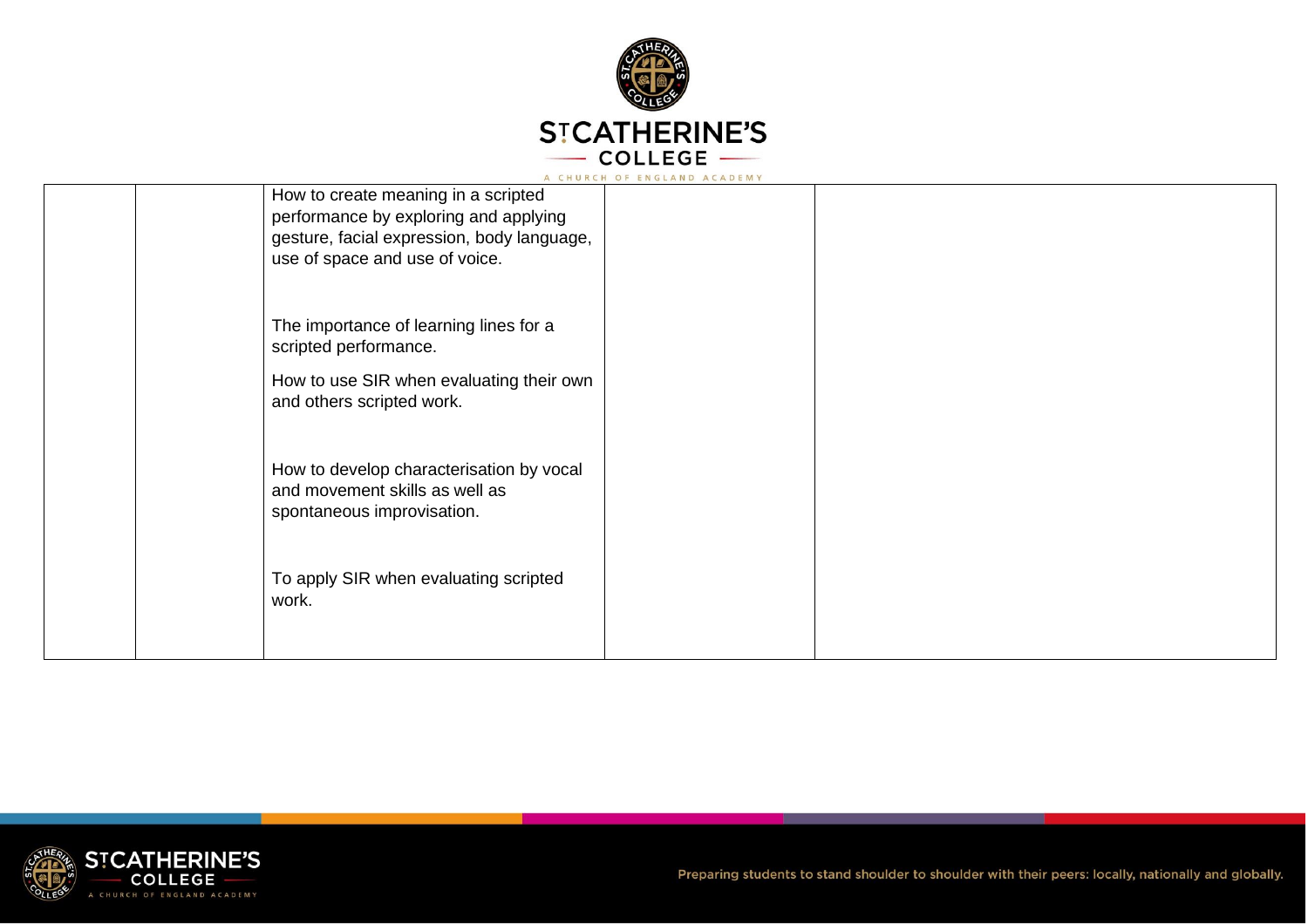

| Learning overview for (subject): Drama |                                    |                                                                                                                                                                                                                                                                                                                                                                                     | Year group: Year 8                                                                                                                                                           |                                                                                                                                                                                                                                                                                                                               |
|----------------------------------------|------------------------------------|-------------------------------------------------------------------------------------------------------------------------------------------------------------------------------------------------------------------------------------------------------------------------------------------------------------------------------------------------------------------------------------|------------------------------------------------------------------------------------------------------------------------------------------------------------------------------|-------------------------------------------------------------------------------------------------------------------------------------------------------------------------------------------------------------------------------------------------------------------------------------------------------------------------------|
|                                        |                                    |                                                                                                                                                                                                                                                                                                                                                                                     |                                                                                                                                                                              |                                                                                                                                                                                                                                                                                                                               |
| <b>Term</b>                            | Key topics /<br>scheme of work     | What most pupils will learn<br>(prior assessment may alter starting point & content)                                                                                                                                                                                                                                                                                                | Key skills used                                                                                                                                                              | How will this learning be<br>assessed?                                                                                                                                                                                                                                                                                        |
| Term<br>and<br>2                       | Developing Drama<br>Intro to panto | Recap the use of techniques-still image, transitions,<br>thought tracking, direct address and narration as well as<br>the application of vocal and movement skills as an<br>actor.<br>Pupils to use the above when structuring 5 scenes.<br>The conventions with pantomime and the<br>conventions required.<br>The importance of considering the 5ws when<br>working with a script. | Characterisation<br>Working with others<br>Creating ideas<br>Effective development and<br>application of drama skills<br>and techniques<br>Applying pantomime<br>conventions | Pupils to complete a short<br>homework quiz on TEAMs to<br>ensure they understand the<br>terminology used this term.<br>Through regular performance<br>assessment the following areas<br>will be assessed:<br>working with others<br>characterisation skills<br>effective use of<br>strategies/elements/me<br>diums of drama. |

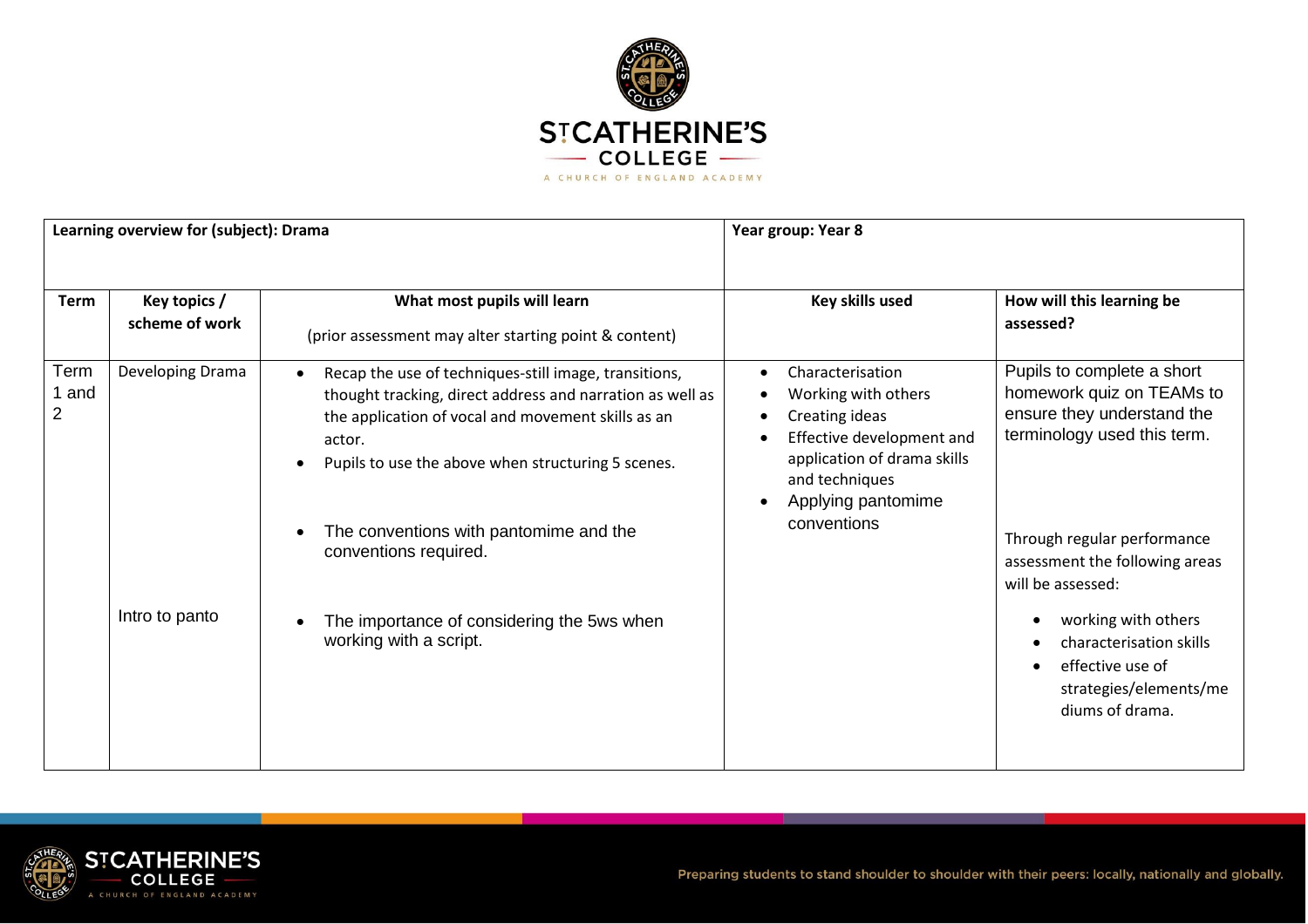

|       |                   | A CHURCH OF ENGLAND ACADEMY                               |           |                              |                                  |
|-------|-------------------|-----------------------------------------------------------|-----------|------------------------------|----------------------------------|
| Term  | Developing        | What the given circumstances are in drama and how you     | $\bullet$ | Characterisation             | Pupils to complete a self-       |
| 3 and | characterisation  | can show these.                                           | ٠         | Working with others          | assessment on TEAMS on           |
| 4     | by exploring the  |                                                           |           | Effective development and    | working with others,             |
|       | given             |                                                           |           | application of drama skills  | confidence in performance        |
|       | circumstances     | What status is in drama, what's important and how you can |           | and techniques               | and use of techniques.           |
|       | and status        | convey it.                                                | $\bullet$ | Effective development and    |                                  |
|       |                   |                                                           |           | application of drama skills  |                                  |
|       |                   |                                                           |           | and techniques               |                                  |
|       |                   |                                                           |           |                              | Working with others<br>$\bullet$ |
|       |                   | How to develop characterisation to convey status by vocal |           |                              | Characterisation                 |
|       |                   | and movement skills as well as using spontaneous          |           |                              | Learning and                     |
|       |                   | improvisation.                                            |           |                              | performing scripts               |
|       |                   |                                                           |           |                              | Confidence in                    |
|       |                   |                                                           |           |                              | performance                      |
|       |                   |                                                           |           | to<br>research<br>and<br>How | Use of space                     |
|       |                   |                                                           |           | present findings using ICT   |                                  |
|       |                   |                                                           | $\bullet$ | Characterisation             |                                  |
|       | Performing texts- | How to carry out research to understand the genre,        |           | Working with others          |                                  |
|       | Our Day Out.      |                                                           |           | Learning and delivering      |                                  |
|       | Pupils are to     | conventions, themes and context of Our Day Out.           |           | lines                        |                                  |
|       |                   |                                                           |           |                              |                                  |
|       | consider the      |                                                           |           |                              |                                  |
|       | genre, context    |                                                           |           |                              |                                  |
|       | and themes        |                                                           |           |                              |                                  |
|       | within Our Day    |                                                           |           |                              |                                  |
|       | Out and explore   | To understand and explore the acting style required.      |           |                              |                                  |
|       |                   |                                                           |           |                              |                                  |
|       |                   | To importance of considering the 5ws when working with a  |           |                              |                                  |
|       |                   | script and how the language used by the playwright helped |           |                              |                                  |
|       |                   | to convey this.                                           |           |                              |                                  |
|       |                   |                                                           |           |                              |                                  |

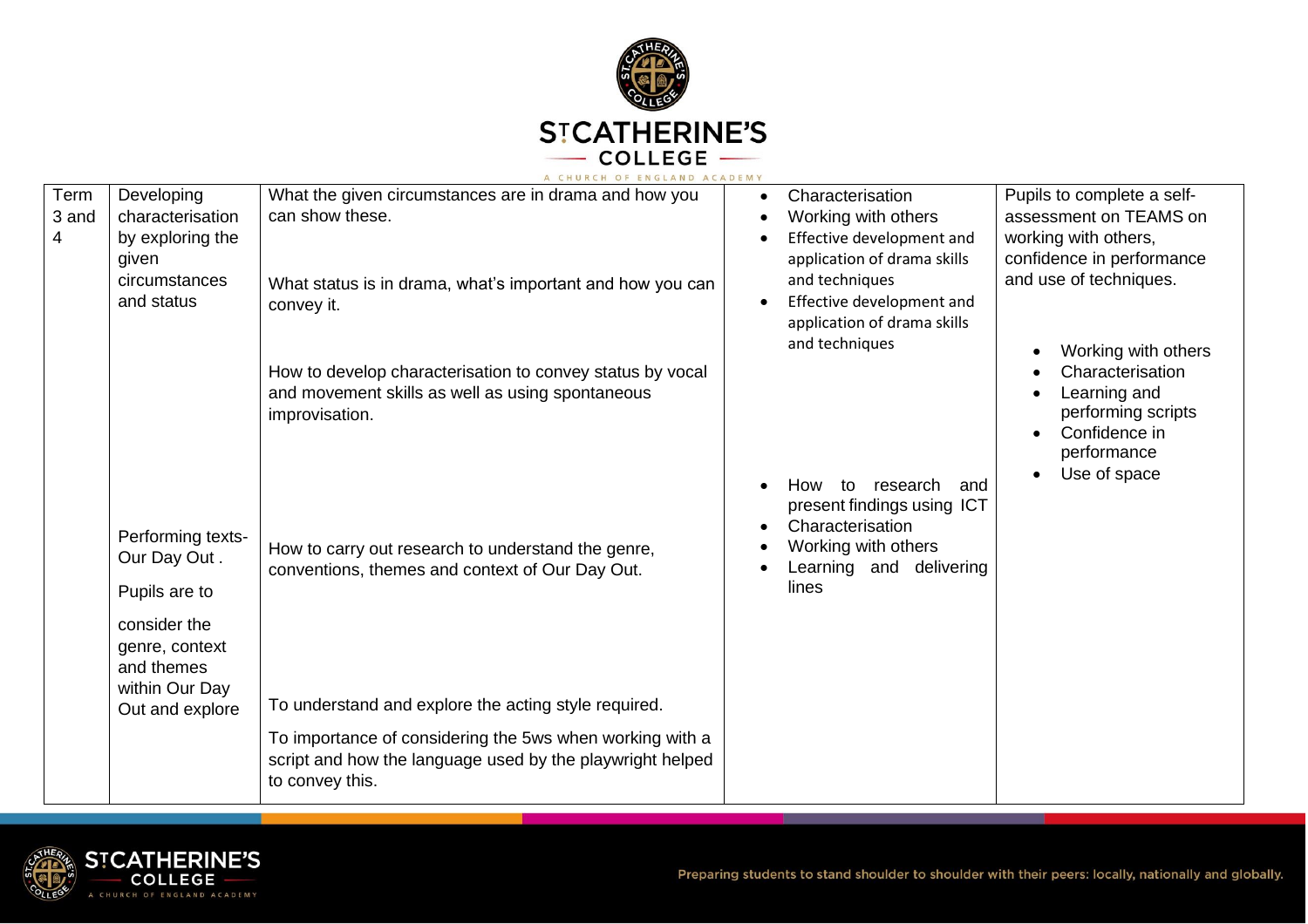

|  | The genre, context and themes within Our Day Out.                                                                                                                          |  |
|--|----------------------------------------------------------------------------------------------------------------------------------------------------------------------------|--|
|  | The acting style required.                                                                                                                                                 |  |
|  | How to block a scripted scene considering in detail the 5ws<br>and status.                                                                                                 |  |
|  | How to create meaning in a scripted performance by<br>exploring and applying gesture, facial expression, body<br>language, use of space and use of voice to create a role. |  |
|  | The importance of learning lines for a scripted<br>performance.                                                                                                            |  |
|  | How to use SIR when evaluating their own and others<br>scripted work.                                                                                                      |  |
|  | To apply SIR when evaluating scripted work.                                                                                                                                |  |